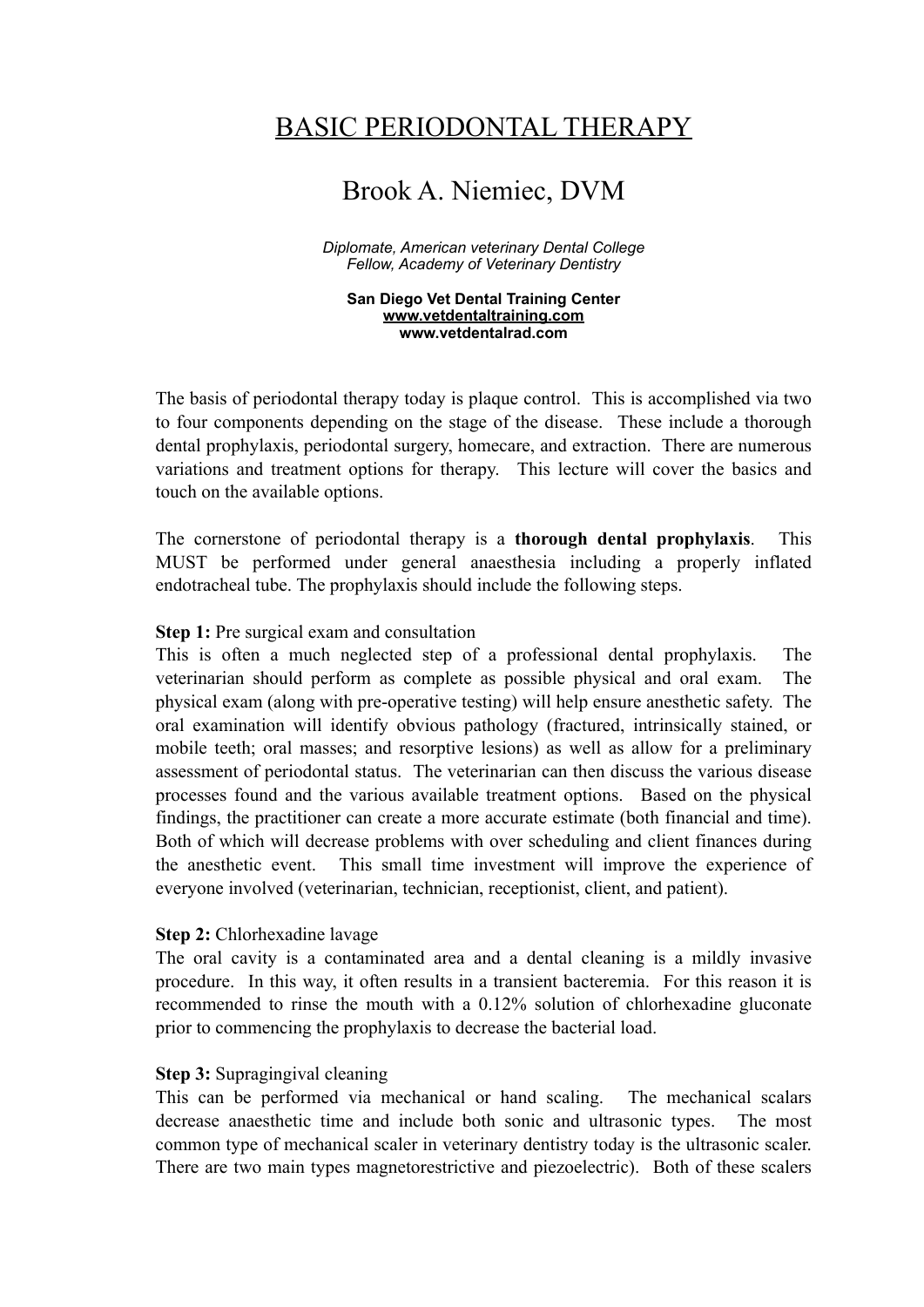vibrate at approximately 45,000 Hertz. They are very efficient and have an additional benefit of creating an antibacterial effect in the coolant spray (cavitation). They are however can be more damaging to the tooth, and may leave some calculus behind. Thus, it has been recommended that hand scaling be performed after ultrasonic scaling to ensure the complete removal of calculus. Sonic scalers run on compressed air and vibrate at 8-18,000 hertz. They are safer, but slower than sonic scalers and do not offer cavitation. The area of maximum vibration is 1-3 mm from the tip. Do not use the tip or back of the instrument as these are not effective for calculus removal and can potentially damage the tooth. The instrument is placed on the tooth and LEFT on the tooth for up to 15 seconds. Once the instrument looses contact with the tooth, the scaler can no longer be effective. Run the instrument SLOWLY over the tooth surface in wide sweeping motions to cover every mm2 of every tooth surface.

Hand scaling is performed with a scaler. This is a triangular instrument with e sharp cutting edges. In addition, the tip is very sharp. Scalers are designed for SUPRAgingival use only. The scalers (as well as curettes below) are held with a modified pencil grip. The instrument is gently held at the gnarled or rubberized end with the thumb and index finger TIPS. The middle finger is placed near the terminal end of the shaft and is used to feel for vibrations which signal residual calculus or diseased/rough tooth/root surface. Finally, the ring and pinkie fingers are rested on a stable surface.

Hand instruments are used with a gentle touch and are run over the tooth numerous times in overlapping strokes until the tooth feels smooth. This step may be performed with a curette and combined with subgingival scaling (see below).

## **Step 4:** Subgingival plaque and calculus scaling

This step is best performed by hand with a curette. A curette has 2 cutting edges and a blunted toe and bottom. In this way, it will not cut through the delicate periodontal attachment as long as excess force is not applied. The proper curette is selected based on its angulation. The lower the number (i.e. 1-2) the less the angle and the further rostral in the mouth the instrument is used. The face of the instrument is placed flat against the surface of the tooth and inserted gently to the base of the sulcus or pocket. Once there, the instrument is rotated so that the shaft is parallel to the long axis of the tooth. This will engage the calculus as well as place the instrument in the proper position for root surface and subgingival debridement. This is repeated with numerous overlapping strokes until the root feels smooth. Cleanliness can be further evaluated by gently directing compressed air into the sulcus. Any remaining calculus will appear chalky. This is a very technically demanding procedure and the practitioner is directed to continuing education programs to hone their skills.

Traditional ultrasonic scalers should not be used subgingivally due to thermal damage to the gingiva and pulp. This occurs because the water coolant cannot reach the tip of the instrument. However sonic and ultrasonic scalers with specialized periodontal tips have been developed for subgingival use. These are much easier to use and therefore will likely result in superior cleaning in the hands of novices. Like supragingival scaling, it is recommended to perform mechanical scaling first to remove the majority of the plaque and calculus first, and then follow up with hand scaling.

**Step 5**: Polishing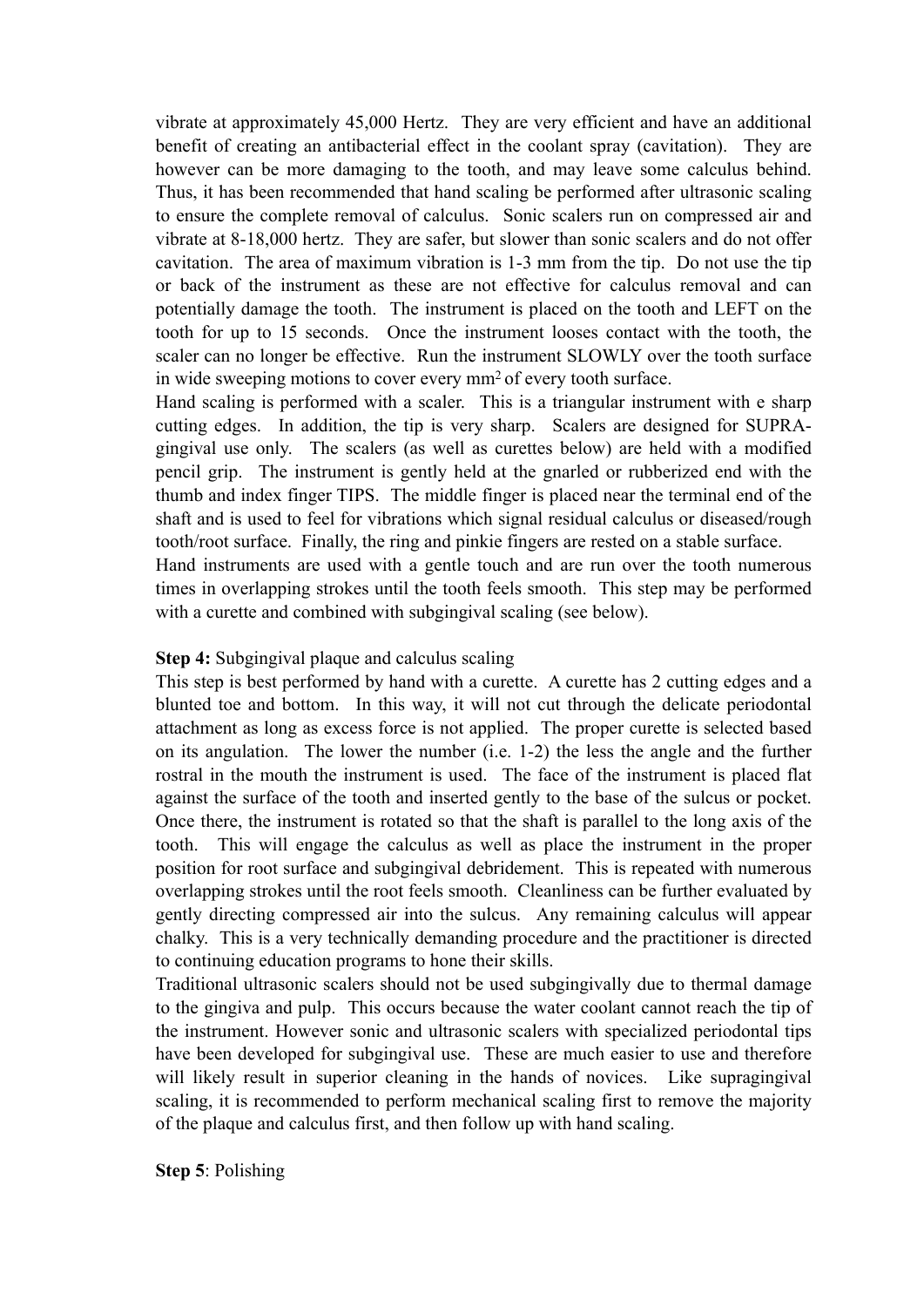Scaling (especially mechanical) leaves the tooth surface (and especially the root) rough, which increases plaque attachment. Polishing will smooth the surface of the teeth which will retard plaque attachment. Polishing is typically performed with a prophy cup on a slow-speed hand-piece with a 90 degree angle. The hand-piece should be run at a slow rate and no greater than 3,000 RPM. Ensure that adequate polish is used at all times. Running the prophy cup dry is not only inefficient, it may also overheat the tooth. Just like with scaling, every mm2 of tooth surface should be polished. In addition, slight pressure should be placed down onto the tooth to flare the edges of the prophy cup so as to polish the subgingival areas. One tooth may be polished for a maximum of five seconds at a time to avoid overheating. The tooth can be further polished after a short break (while other teeth are polished).

## **Step 6**: Sulcal lavage

The cleaning and polishing steps will result in debris such as calculus and prophy paste (some of which is bacteria laden) to accumulate in the gingival sulcus. In some cases there are visible deposits, but in all cases there is microscopic debris. These substances will allow for continued infection and inflammation. Therefore a gentle lavage of the sulcus is strongly recommended. The lavage is performed with a blunt ended cannula which is placed gently into the sulcus and the solution is injected while slowly moving along the arcades. The typical lavage solution is sterile saline, although some authors favor a 0[.1](#page-2-0)2% Chlorhexadine solution.<sup>1</sup>

## **Step 6 (a)**: Fluoride therapy (optional)

This is a controversial step with some dentists recommending that it be performed in all cases and some that it never be done. The positive aspects of fluoride include antiplaque and antibacterial activities, hardening tooth structure, and decreases tooth sensitivity. The latter activity is most important in patients with gingival recession and secondary root exposure. When root planing is performed, cementum is removed which may expose underlying dentin. In this case, sensitivity may result from the hydrodynamic theory of tooth sensitivity. Application of fluoride should help decrease this sensitivity.

## **Step** 7: Periodontal probing, oral evaluation, and dental charting

This is a critical, however often poorly performed and underappreciated step. The entire oral cavity must be systematically evaluated using both visual and tactile senses. Careful visual examination should be performed during the periodontal evaluation. The periodontal probe should be inserted at six spots around EVERY tooth to identify periodontal pockets. This is performed by gently inserting the probe into the pocket until it stops and then "walking" the instrument around the tooth. The normal sulcal depth in a dog is 0-3 mm, and a cat is 0-0.5 mm. All abnormal findings must be recorded on the dental chart. Dental charting should be performed 4-handed. This means that one person evaluates the mouth and calls out pathology to the assistant who records it on the chart. Using the modified triadan system will greatly increase efficiency of this step. Dental charts must be of sufficient size to allow for accurate

<span id="page-2-0"></span><sup>1</sup> CHX®: Virbac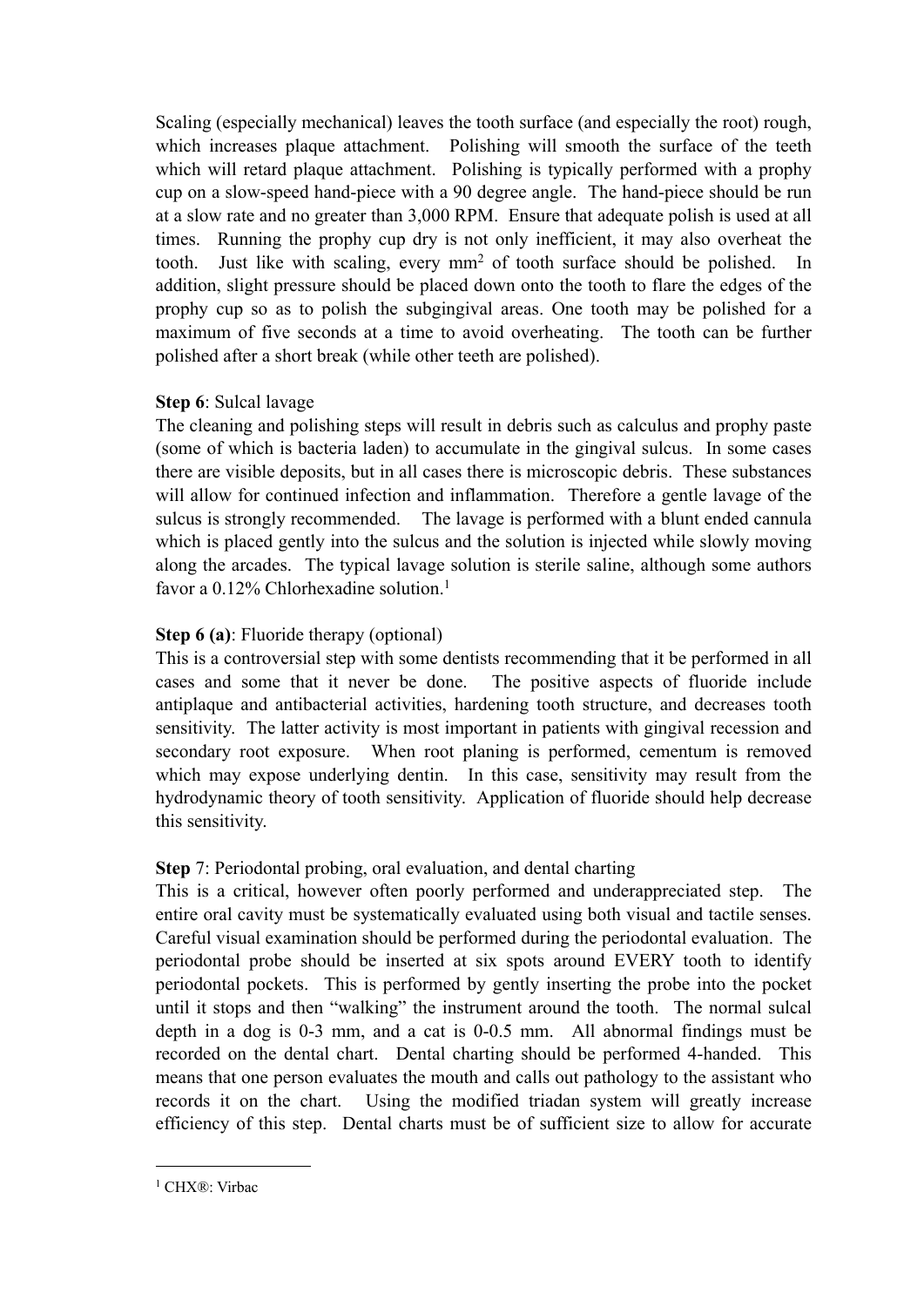placement of pathology. The minimum size for an acceptable dental chart is 1/3 of a page, however veterinary dentists use full page charts. Samples of these may be downloaded at **[www.vetdentalrad.com/educational](http://www.vetdentalrad.com/educational)downloads.**

## **Step 8**: Dental radiographs:

Dental radiographs should be performed of ANY pathology noted on dental exam. This includes any periodontal pocket which is larger than normal, fractured or chipped teeth, masses, swellings, or missing teeth. Dental radiographs are a critical aid in the evaluation of dental pathology. Help is available for any questionable cases at *www.vetdentalrad.com.* 

## **Step 9**: Treatment planning

The practitioner, utilizing all available information (visual, tactile, and radiographic) then decides on appropriate therapy. Additionally, the prudent veterinarian will keep in mind the patient as a whole, the owner's wishes and willingness to perform homecare, and necessary follow-up. Following the creation of a dental plan for the patient, an estimate is created and the client contacted for consent.

## **Step 9 (a)**: Additional therapies

Based on the oral examination and client wishes, any additional therapy is performed. If this is extensive and would result in a long anesthesia or the practitioner to be unduly rushed, rescheduling the remainder of the work **is** an acceptable alternative. There are numerous possibilities for this (including referral), and the reader is directed not only to the extractions and composite bonding articles in this issue as well as to texts or handson labs for more information on these procedures. In this issue we will only cover periodontal therapy (see below).

## **Step 9 (b**): Barrier Sealant

A barrier sealant has recently been introduced as a means to decrease plaque and calculus accumulation[.2](#page-3-0) This is a waxy sealant that has been proven clinically to decrease plaque and calculus. While it has not been proven to decrease gingivitis and therefore periodontal disease, due to its placement at and below the gingival margin, it should theoretically work. Following a prophylaxis, the teeth are dried and then the product is applied. Following this, the client applies the home version on a weekly basis.

## **Step 10**: Client education

The post-surgical release is an important step in periodontal therapy. Use this opportunity to go over radiographs (and pictures if available) with the client. This will not only re-enforce your findings and treatment, it will also allow you to discuss periodontal disease. This discussion should not only include immediate post-operative instructions; but also cover periodontal disease and long term periodontal care.

## **Home care:**

<span id="page-3-0"></span><sup>2</sup> Oravet®, Merial.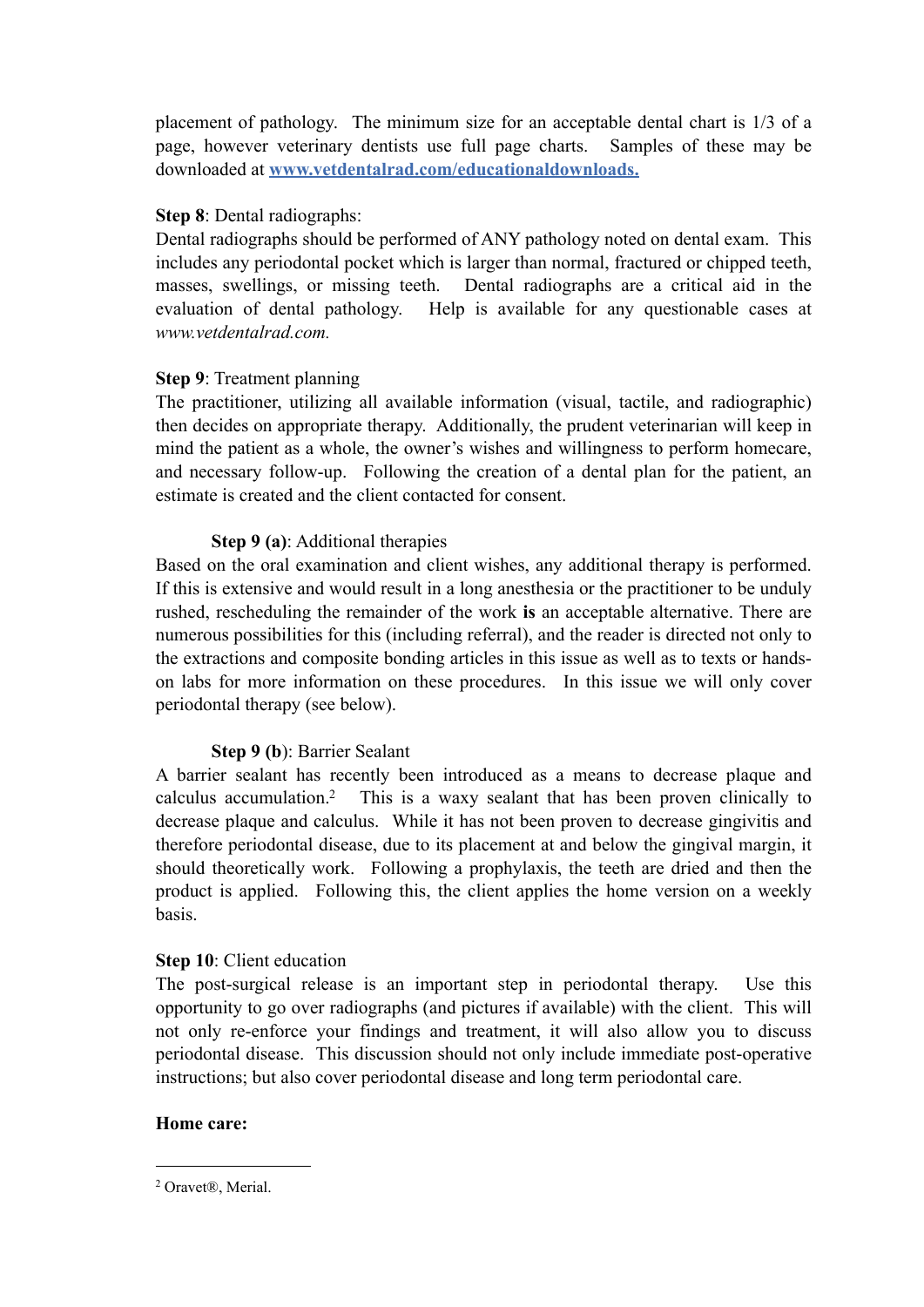This is a very important part of periodontal therapy. A recent study has shown that periodontal pockets are reinfected within 2 weeks of a prophylaxis if homecare is not performed. Therefore, homecare must be discussed with each client following a prophylaxis.

There are two divisions of homecare active and passive. They both can be effective if performed correctly, however active homecare is still the gold standard in homecare.

Active homecare consists primarily of tooth brushing. There are various veterinary brushes; however a soft child's toothbrush is also effective. There are numerous veterinary toothpastes available.<sup>3</sup> These increase the palatability of the toothbrush, and many add a cleaning aid. Human tooth pastes are generally not recommended. There are also antimicrobial preparations that can be used in certain cases[.4](#page-4-1) Technique: Use a circular motion with the brush at a 45-degree angle to the gingival margin.

Frequency: once a day would be ideal, as this is required to stay ahead of plaque formation, but for most owners this is unrealistic. Three days a week is considered the minimum frequency for patients in good oral health. If the patient has periodontal disease, daily brushing is necessary. One other option for active homecare is to rinse with a chlorhexadine solution.<sup>5</sup> This has been shown to decrease gingivitis if done consistently over time. Even though brushing and rinsing greatly improves periodontal health, it does not completely eliminate the need for professional cleanings.

Passive homecare is the other option for minimizing periodontal disease. Since this requires no work by the owner, compliance is more likely. This is especially important since long term consistency is the most important factor in the effectiveness of dental care. There are currently several diets that decrease tartar and plaque build-up. In addition, tartar control chews and treats have been developed.

All of these products have been shown to decrease plaque and calculus, however, they are most effective on plaque and tartar on the cusp tips not at gingival margin. Supragingival plaque and calculus is in general non-pathogenic. Of the available products, only two<sup>[6](#page-4-3) 7</sup> have been clinically proven to decrease gingivitis.

The downfall of all passive homecare products is that the patient is not likely to chew with the entire mouth; therefore areas will be missed. Passive homecare is most effective on the carnassial and surrounding teeth, where chewing is concentrated. Active homecare, in contrast, is most effective in controlling plaque and calculus on the incisor and canine teeth, likely due to the ease in accessing these teeth. Therefore, a combination of active and passive homecare is likely ideal.

## **Periodontal Surgery**

Any pockets greater than normal for the species are pathologic and in need of therapy. It is important to note that this is a separate procedure from the prophylaxis and the practitioner should be charging for this. Periodontal therapy is aimed at removing the

<span id="page-4-1"></span>4 CHX®: Virbac

<span id="page-4-0"></span><sup>3</sup> CET®: Virbac

<span id="page-4-2"></span><sup>5</sup> Nolvadent®: Fort Dodge Animal Health

<span id="page-4-3"></span><sup>6</sup> CET hexachews®: Virbac

<span id="page-4-4"></span><sup>7</sup> Prescription diet Canine and Feline t/d: Hills Pet Nutrition, Inc.